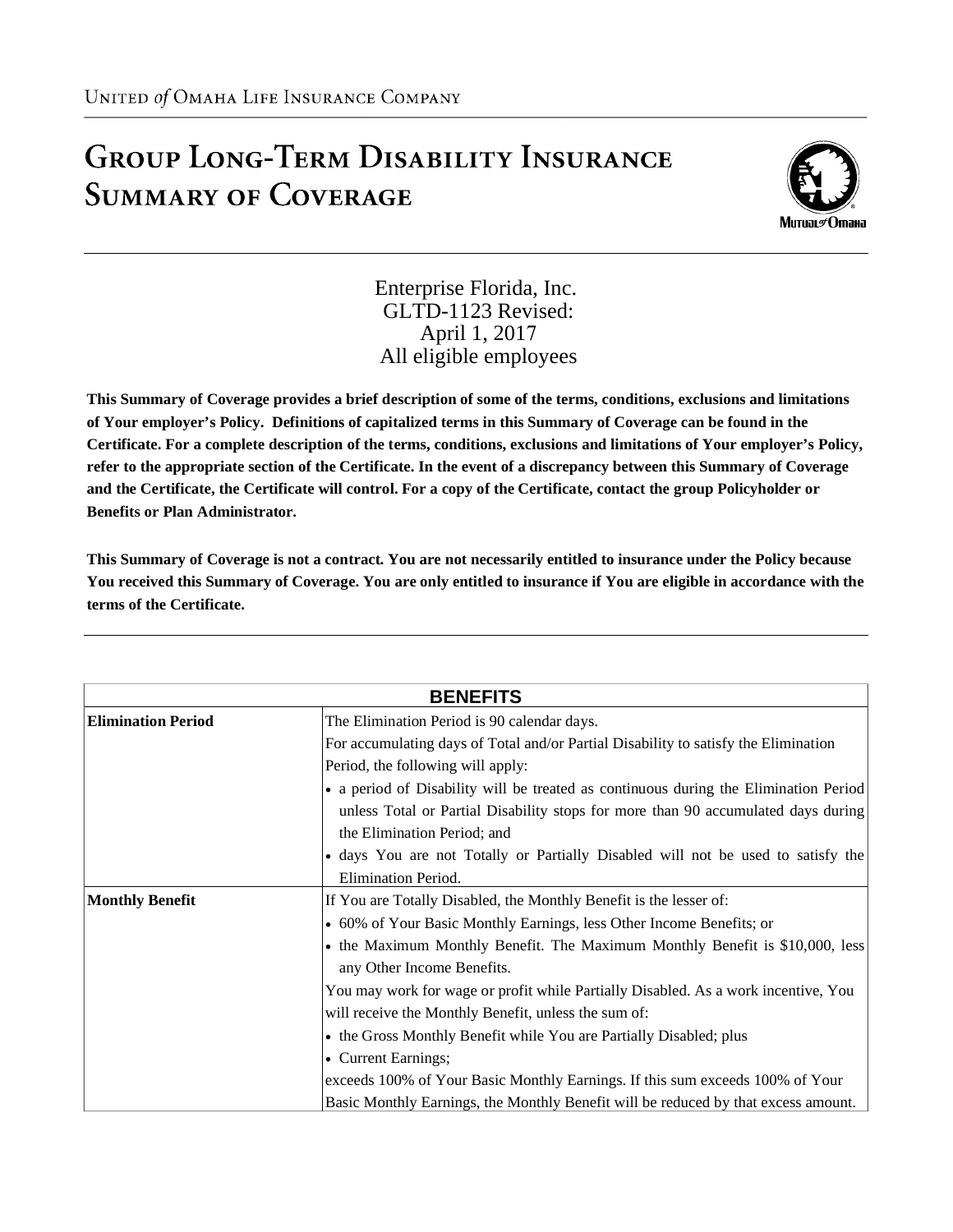| <b>Minimum Monthly Benefit</b>     |                                                                                        | Your Monthly Benefit will never be less than \$100.                                           |  |
|------------------------------------|----------------------------------------------------------------------------------------|-----------------------------------------------------------------------------------------------|--|
| <b>Maximum Benefit Period</b>      | If You are Totally or Partially Disabled because of an Injury or Sickness, We will pay |                                                                                               |  |
|                                    | benefits as follows. However, benefits for disabilities resulting from a Mental        |                                                                                               |  |
|                                    | Disorder or Alcohol or Drug Abuse and/or Substance Abuse will be paid in               |                                                                                               |  |
|                                    | accordance with any Mental Disorder Limitation or Alcohol and Drug Abuse and/or        |                                                                                               |  |
|                                    | Substance Abuse Limitation.                                                            |                                                                                               |  |
|                                    | <b>Age at Disability</b>                                                               | <b>Maximum Benefit Period</b>                                                                 |  |
|                                    | 61 or less                                                                             | to age 65 or to Your Social Security Normal Retirement Age,                                   |  |
|                                    |                                                                                        | or 3 years and 6 months, whichever is longer                                                  |  |
|                                    | 62                                                                                     | to Your Social Security Normal Retirement Age or 3 years and<br>6 months, whichever is longer |  |
|                                    | 63                                                                                     | to Your Social Security Normal Retirement Age or 3 years,                                     |  |
|                                    |                                                                                        | whichever is longer                                                                           |  |
|                                    | 64                                                                                     | to Your Social Security Normal Retirement Age or 2 years and                                  |  |
|                                    |                                                                                        | 6 months, whichever is longer                                                                 |  |
|                                    | 65                                                                                     | 2 years                                                                                       |  |
|                                    | 66                                                                                     | 1 year and 9 months                                                                           |  |
|                                    | 67                                                                                     | 1 year and 6 months                                                                           |  |
|                                    | 68                                                                                     | 1 year and 3 months                                                                           |  |
|                                    | 69 or older                                                                            | 1 year                                                                                        |  |
|                                    |                                                                                        | <b>EMPLOYEE ELIGIBILITY</b>                                                                   |  |
| <b>Minimum Work Hours Required</b> | 30 hours per week                                                                      |                                                                                               |  |
| <b>Eligibility Waiting Period</b>  | None                                                                                   |                                                                                               |  |
| <b>Confinement Rule</b>            | If an eligible Employee is confined due to an Injury or Sickness:                      |                                                                                               |  |
|                                    | • in a Hospital as an inpatient;                                                       |                                                                                               |  |
|                                    |                                                                                        | • in any institution or facility other than a Hospital; or                                    |  |
|                                    |                                                                                        | • at home and under the supervision of a Physician;                                           |  |
|                                    |                                                                                        | insurance will begin on the day the Employee returns to Active Employment.                    |  |
|                                    |                                                                                        | If an eligible Employee is Actively Employed and is not:                                      |  |
|                                    | • confined; and                                                                        |                                                                                               |  |
|                                    |                                                                                        | • available for work because of an Injury or Sickness;                                        |  |
|                                    |                                                                                        | insurance will begin on the day the Employee returns to Active Employment.                    |  |
| <b>When Insurance Begins</b>       | An Employee will become insured on the first day of the Policy month which follows     |                                                                                               |  |
|                                    |                                                                                        | the day the Employee becomes eligible, provided the Employee is Actively Working              |  |
|                                    | on that day.                                                                           |                                                                                               |  |
| When Your Classification or the    |                                                                                        | Any change in Your classification, coverage or amount of Your insurance will take             |  |
| <b>Amount of Insurance Changes</b> |                                                                                        | effect on the day of the change, provided You are Actively Working on that day.               |  |
|                                    |                                                                                        | If You are not Actively Working on the day of the change, the following conditions            |  |
|                                    | will apply:                                                                            |                                                                                               |  |
|                                    |                                                                                        | • If the change involves an increase in the amount of insurance, the change will not          |  |
|                                    |                                                                                        | take effect until the day You return to Active Work.                                          |  |
|                                    | effect on the day of the change.                                                       | • If the change involves a decrease in the amount of insurance, the change will take          |  |
|                                    |                                                                                        |                                                                                               |  |
|                                    |                                                                                        | In no event will any change take effect during a period of Total or Partial Disability.       |  |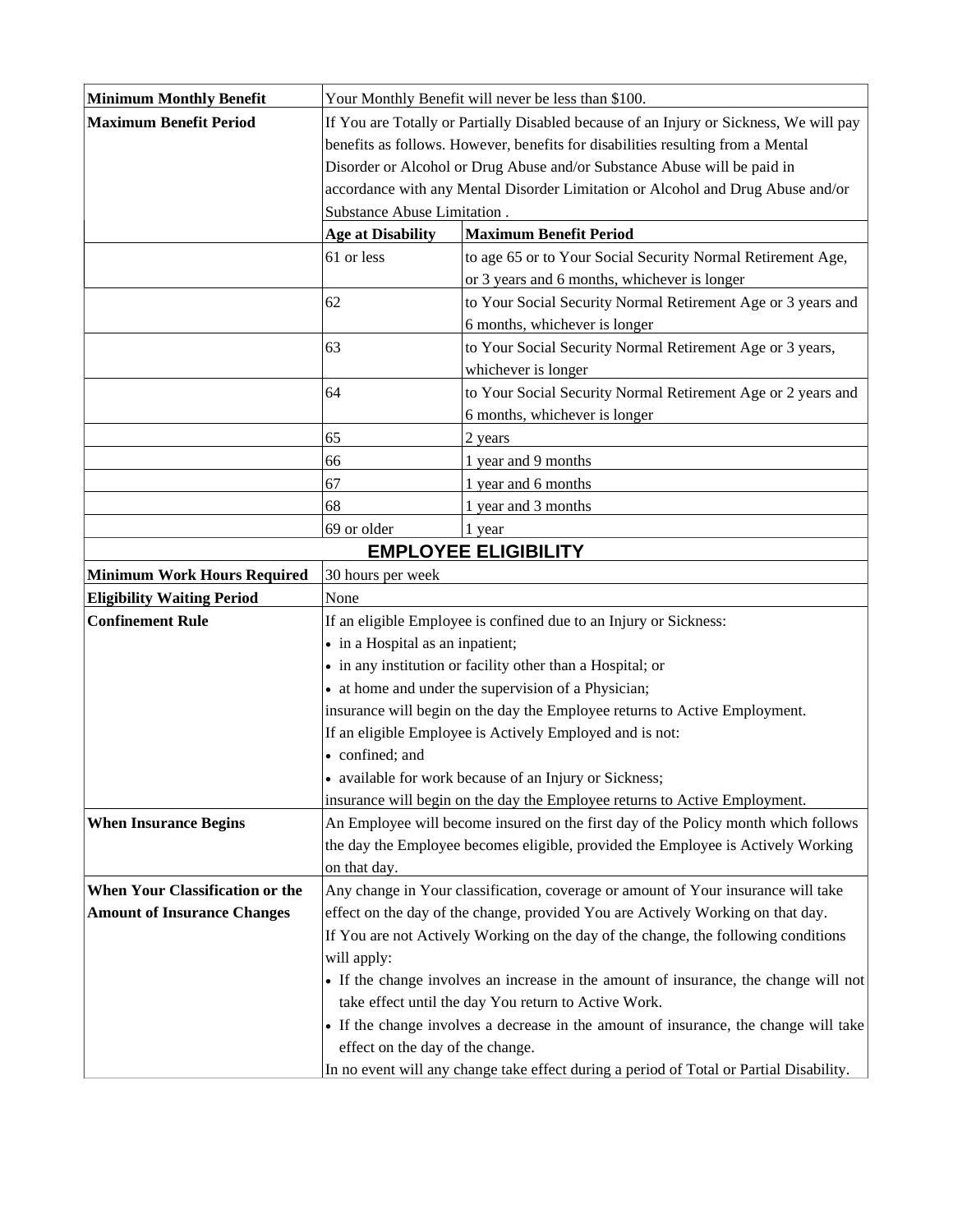| <b>When Your Insurance Ends</b>       | Your insurance will end at midnight at the main office of the Policyholder on the         |
|---------------------------------------|-------------------------------------------------------------------------------------------|
|                                       | earliest of:                                                                              |
|                                       | • the day the Policy ends;                                                                |
|                                       | • the day any premium contribution for Your insurance is due and unpaid;                  |
|                                       | • the day before You enter the Armed Forces on active duty (except for temporary          |
|                                       | active duty of two weeks or less); or                                                     |
|                                       | • the day You are no longer eligible.                                                     |
|                                       | You will no longer be eligible when the earliest of the following occurs:                 |
|                                       | • You are not in an eligible classification described in the Schedule;                    |
|                                       | • Your employment with the Policyholder ends;                                             |
|                                       | • You are not Actively Employed; or                                                       |
|                                       | • You do not satisfy any other eligibility condition described in the Policy.             |
|                                       | <b>DEFINITIONS</b>                                                                        |
| <b>Definition of Disability</b>       | Partial Disability and Partially Disabled means that because of an Injury or Sickness,    |
|                                       | a significant change in Your mental or physical functional capacity has occurred in       |
|                                       | which You, while unable to perform all of the Material Duties of Your Regular             |
|                                       | Occupation on a full-time basis, are:                                                     |
|                                       | • able to perform at least one of the Material Duties of Your Regular Occupation on a     |
|                                       | part-time or full-time basis; and                                                         |
|                                       | • unable to generate Current Earnings which exceed 99% of Your Basic Monthly              |
|                                       | Earnings due to that same Injury or Sickness.                                             |
|                                       | After a Monthly Benefit has been paid for 3 years, partial disability and partially       |
|                                       | disabled mean You are unable to perform all of the Material Duties of any Gainful         |
|                                       | Occupation on a part-time or full-time basis.                                             |
|                                       | Partial disability is determined relative to Your ability or inability to work. It is not |
|                                       | determined by the availability of a suitable position with Your employer.                 |
|                                       | Total Disability and Totally Disabled means that because of an Injury or Sickness, a      |
|                                       | significant change in Your mental or physical functional capacity has occurred in         |
|                                       | which You are prevented from performing all of the Material Duties of Your Regular        |
|                                       | Occupation on a full-time basis.                                                          |
|                                       | After a Monthly Benefit has been paid for 3 years, total disability and totally disabled  |
|                                       | mean You are unable to perform all of the Material Duties of any Gainful Occupation.      |
|                                       | Total Disability is determined relative to Your ability or inability to work. It is not   |
|                                       | determined by the availability of a suitable position with Your employer.                 |
| <b>Definition of Monthly Earnings</b> | Basic Monthly Earnings means Your average monthly income received from the                |
|                                       | Policyholder and verified by premium We have received for the year immediately            |
|                                       | prior to the year in which Your Total or Partial Disability began, as verified by Your    |
|                                       | W-2 form, or, if employed for a period less than one year, Your average earnings          |
|                                       | received from the Policyholder for the number of months worked during that period.        |
|                                       |                                                                                           |
|                                       |                                                                                           |
|                                       |                                                                                           |
|                                       |                                                                                           |
|                                       |                                                                                           |
|                                       |                                                                                           |
|                                       |                                                                                           |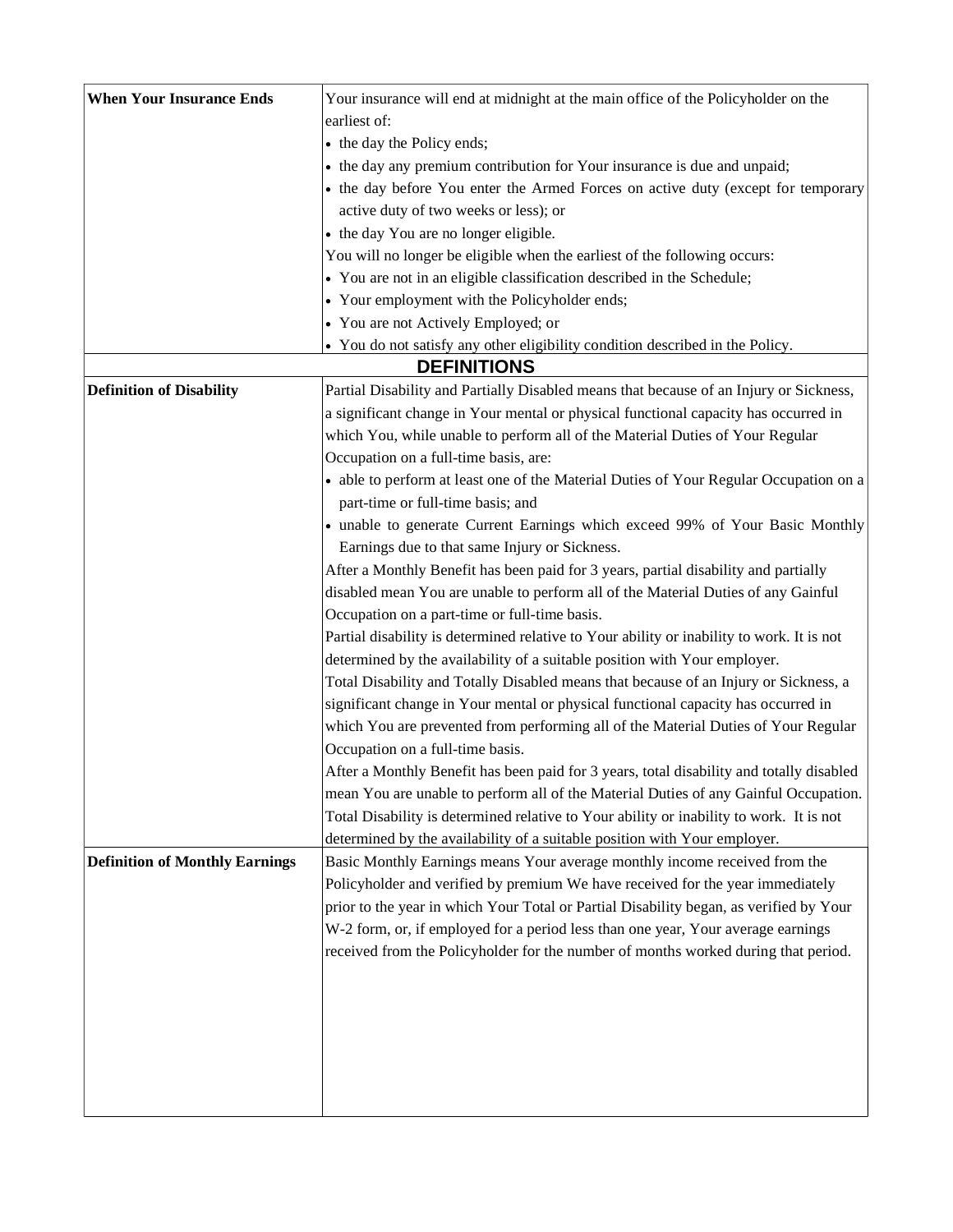| <b>FEATURES</b>                         |                                                                                          |  |  |  |
|-----------------------------------------|------------------------------------------------------------------------------------------|--|--|--|
| <b>Continuation of Insurance During</b> | If You become Totally or Partially Disabled, Your insurance will continue without        |  |  |  |
| <b>Total or Patrial Disability</b>      | payment of premium for as long as You are entitled to receive Monthly Benefits,          |  |  |  |
|                                         | provided the premium is paid during the Elimination Period.                              |  |  |  |
| <b>COBRA Premium</b>                    | If You are Totally or Partially Disabled and elect to continue Your coverage under the   |  |  |  |
| <b>Reimbursement Benefits</b>           | Policyholder's Medical Plan as permitted under COBRA, We will pay the                    |  |  |  |
|                                         | Policyholder a monthly amount to be applied towards Your premium, provided You           |  |  |  |
|                                         | satisfy certain conditions. The amount of monthly COBRA premium reimbursement            |  |  |  |
|                                         | We pay will be equal to the lesser of:                                                   |  |  |  |
|                                         | • $$200; or$                                                                             |  |  |  |
|                                         | • the actual cost of coverage for Your COBRA continuance.                                |  |  |  |
|                                         | Payment of COBRA Premium Reimbursement Benefits will not result in any                   |  |  |  |
|                                         | reduction to Your Disability Monthly Benefit.                                            |  |  |  |
|                                         | In no event will the number of monthly premium reimbursement payments exceed 12.         |  |  |  |
| <b>Survivor Benefit</b>                 | We will pay a survivor benefit to Your Eligible Survivor when We receive proof that      |  |  |  |
|                                         | You died:                                                                                |  |  |  |
|                                         | • after being Totally and/or Partially Disabled; and                                     |  |  |  |
|                                         | • while receiving, or eligible to receive, a Monthly Benefit under the Policy.           |  |  |  |
|                                         | The survivor benefit will be an amount equal to 3 times Your Monthly Benefit             |  |  |  |
|                                         | payable for the month immediately prior to Your death.                                   |  |  |  |
|                                         | <b>LIMITATIONS AND EXCLUSIONS</b>                                                        |  |  |  |
| <b>Mental Disorder Limitation</b>       | If You are Totally or Partially Disabled because of a Mental Disorder, Your benefits     |  |  |  |
|                                         | will be limited to a total of 24 months, unless You are confined as a resident inpatient |  |  |  |
|                                         | in a Hospital at the end of that 24-month period. The Monthly Benefit will continue to   |  |  |  |
|                                         | be paid during such confinement.                                                         |  |  |  |
| <b>Alcohol and Drug Abuse and/or</b>    | If You are Totally or Partially Disabled because of Alcohol or Drug Abuse and/or         |  |  |  |
| <b>Substance Abuse Limitation</b>       | Substance Abuse, Your benefits will be limited to a total of 24 months, unless You are   |  |  |  |
|                                         | confined as a resident inpatient in a Hospital at the end of that 24-month period. The   |  |  |  |
|                                         | Monthly Benefit will continue to be paid during such confinement.                        |  |  |  |
|                                         |                                                                                          |  |  |  |
|                                         |                                                                                          |  |  |  |
|                                         |                                                                                          |  |  |  |
|                                         |                                                                                          |  |  |  |
|                                         |                                                                                          |  |  |  |
|                                         |                                                                                          |  |  |  |
|                                         |                                                                                          |  |  |  |
|                                         |                                                                                          |  |  |  |